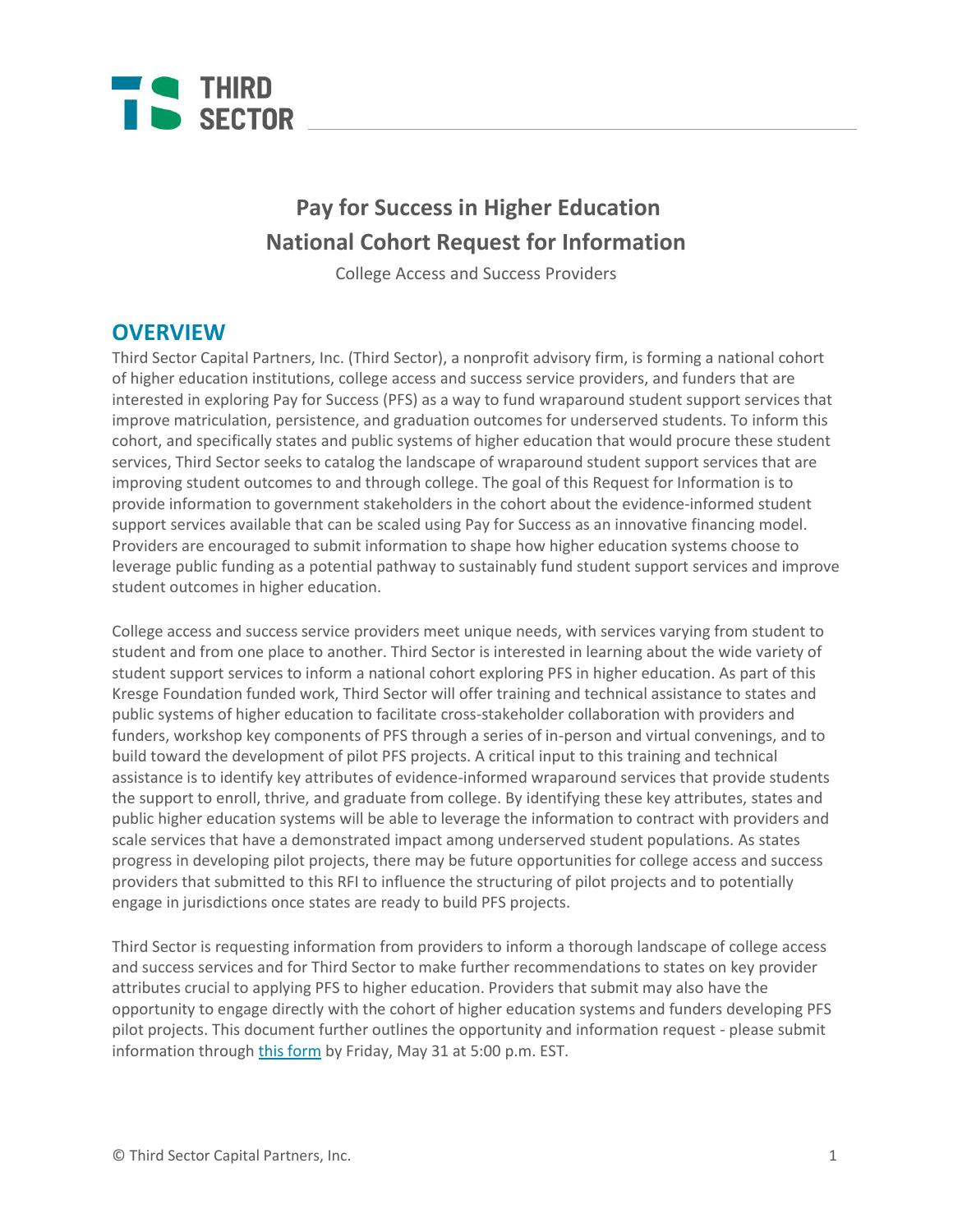## **THIRD** SECTOR

Third Sector will host an informational webinar on Thursday, May 9 from 2:00-3:00 p.m. EST to provide more details on the Pay for Success in Higher Education national cohort and how providers can inform states to fund evidence-informed support services that improve student outcomes. Registe[r here](https://zoom.us/meeting/register/6eb6abc513b722f77c24e00bf0acd2b8) to learn more.

Webinar registration, key dates information, and any possible amendment to this information will be posted on Third Sector's website at: <https://www.thirdsectorcap.org/education/higher-ed-cohort/>

### **The Opportunity**

PFS is an innovative contracting model where an entity (often a government) agrees to pay for outcomes achieved (rather than on a fee-for-service basis), driving government resources toward highperforming programs and accelerating performance-based contracting. PFS brings together private or philanthropic investors, service providers, government agencies or public-funded entities, and evaluators to align on shared goals and drive public resources toward programs that succeed in measurably improving the lives of people most in need. In PFS, third party financing can be used as upfront capital to implement the program, such that government payments can be used to pay for outcomes, like student matriculation, persistence, and graduation outcomes. In higher education, PFS can catalyze the ability to pay for incremental impact, allowing providers to be paid for student enrollment at the beginning of their college journey and incentivizing progress toward graduation. This contracting model allows all parties to benefit by aligning incentives; service providers achieve the stability of upfront, flexible funding that enables them to scale and focus on delivering proven, outcomes-focused support services to underserved individuals. In addition to unlocking funding for effective programs, PFS can help governments and providers collect and share more effective and reliable data to identify what works, allowing institutions to better measure and evaluate the impact of programs. PFS ultimately builds the collective capacity and data infrastructure to align resources with results that make a difference.

As Third Sector learned and shared in its recent white paper with uAspire, "[Promoting Student Success](https://www.thirdsectorcap.org/wp-content/uploads/2017/12/FINAL-Promoting-Student-Success-white-paper.pdf)  [Using Pay for Success to Improve Student Attainment in Higher Education](https://www.thirdsectorcap.org/wp-content/uploads/2017/12/FINAL-Promoting-Student-Success-white-paper.pdf)," there are a variety of wraparound student support service providers across the country that have demonstrated success in achieving the intended access and success outcomes for college-intending students of underserved backgrounds. While the evidence base of these services continues to grow, funding is often unsustainable. Additionally, the average cost of attending college is increasing while state funding is decreasing. The Center on Budget and Policy Priorities illustrates declining public state funds for higher education. As such, partners across the system must innovate new ways to pay for and unlock funding to support the achievement of student success outcomes and close outcomes gaps, particularly among students of color. PFS presents an opportunity to:

- 1. Systematically finance wraparound student support services with long-term public funding that allows innovative and flexible service delivery;
- 2. Improve access and success outcomes for underserved students and close equity gaps;
- 3. Use innovative finance to support state departments and systems of higher education in meeting enrollment and completion goals.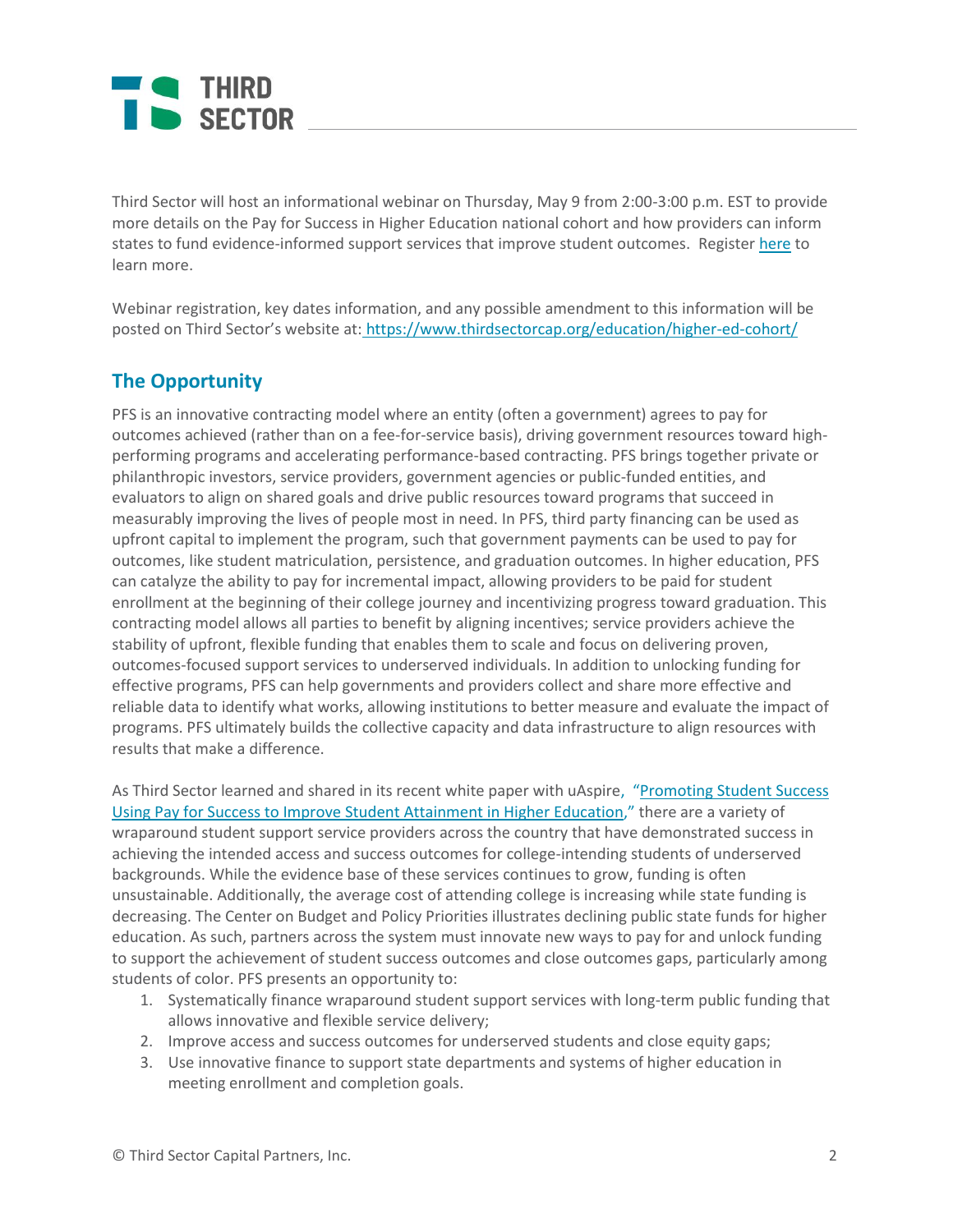

Leveraging these learnings from our initial work with uAspire and drawing on past project experience, Third Sector has found it crucial to bring stakeholders together to workshop and refine any PFS vision and build the collaborative capabilities of government, service providers, and funders. As such, the PFS in higher education cohort has four primary goals:

- 1. Educate participating stakeholders about innovative contracting and funding mechanisms to attain better outcomes at scale across multiple providers;
- 2. Assess and enhance the capacity of organizations, across all levels, to explicitly identify and contract for meaningful college access and success outcomes;
- 3. Drive demand toward the utilization of outcomes-based funding to catalyze the performance shift in higher education; and
- 4. Develop shared tools and resources, such as an economic model and contract language, that promote a clear pathway for Pay for Success project construction and replicability for scale.

Core to this vision is the deep expertise service providers bring in understanding what drives college success outcomes and what resources and supports are necessary to ensure that students enroll and ultimately graduate from institutions of higher education. By submitting to this RFI, college access and success providers have the unique opportunity not only to provide information that informs pilot PFS projects and to potentially participate in PFS projects, but also to inform and potentially participate in the implementation of potential Fund for Innovation and Success in Higher Education (FINISH) Act federally funded Pay for Success initiatives, should the bill pass. The FINISH Act, a bi-partisan bill which would authorize up to five pilot Pay for Success in higher education projects, demonstrates a national focus on outcomes-based higher education funding. Beginning with this information request, Third Sector's Pay for Success in Higher Education cohort allows providers to actively ensure government goals are aligned with student needs. If FINISH Act legislation does pass, the first Pay for Success pilots will be looking for evidence-based programs that are likely to demonstrate success; providers who have already begun the journey of building relationships with governments and demonstrating readiness for Pay for Success will have a higher degree of readiness for PFS if and when FINISH funding is deployed.

This Request for Information is the first step of this deep engagement with governments required for building PFS pilot projects.

#### **Eligibility and Information Requested**

From June to December 2019, a cohort of yet-to-be-selected states and public systems of higher education will be provided training and technical assistance to workshop, develop, and work toward procuring services to pilot Pay for Success projects. To inform these pilot projects, and to make recommendations to states on how to identify providers that are ready for Pay for Success, Third Sector is requesting information from college access and success providers. This information will be synthesized and shared through a landscape assessment that will be provided to states that participate in the PFS in Higher Education cohort, as well as shared with the Kresge Foundation. Additionally, some providers that submit to the RFI that demonstrate high levels of PFS readiness may be contacted for deeper engagement with and participation in the cohort's workshopping of pilot PFS projects.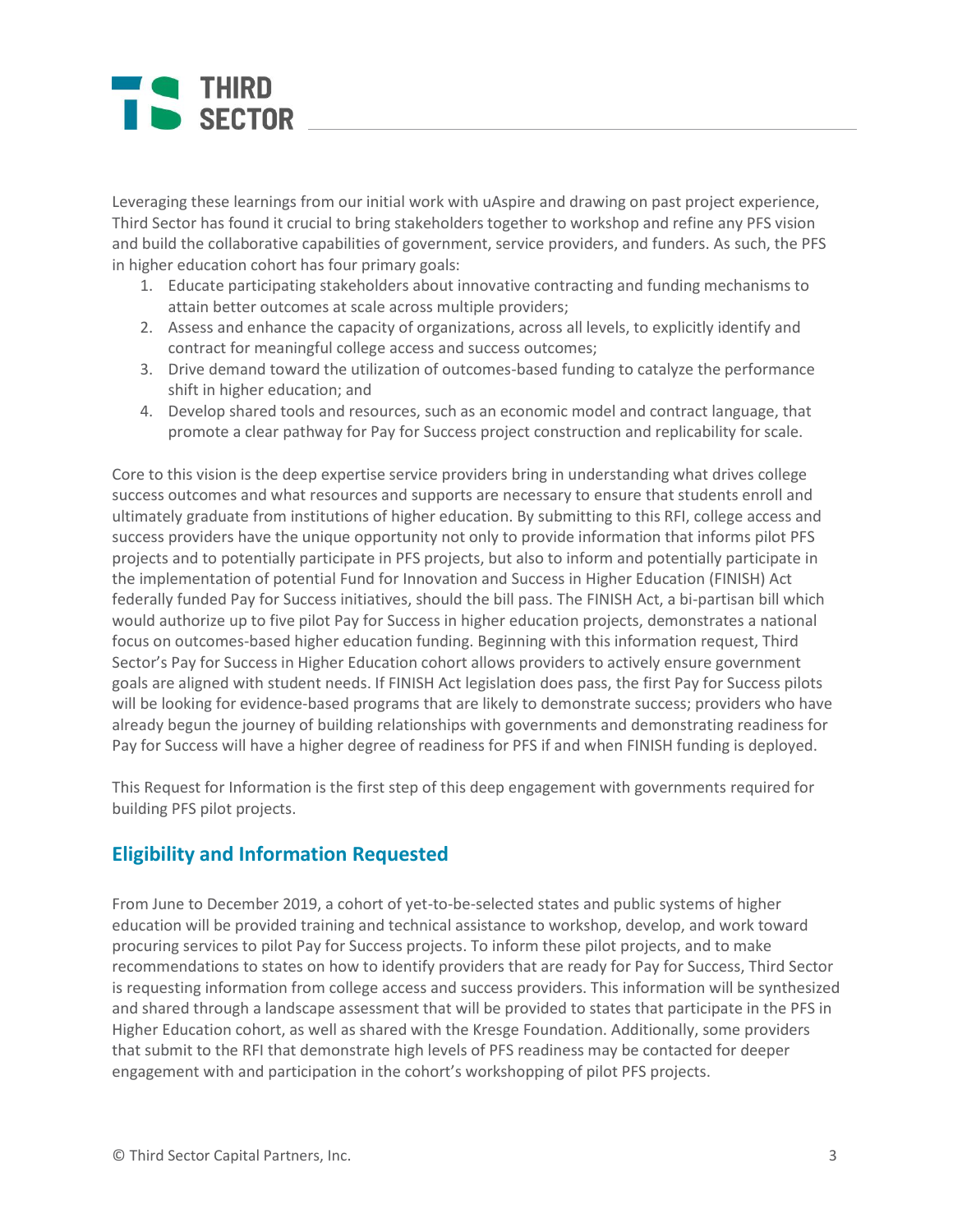# **THIRD**  $\overline{\phantom{a}}$  SECTOR

Nonprofit and/or for-profit organizations that offer wraparound student support services to increase college enrollment and graduation for underserved students are encouraged to respond to this request for information. The following feasibility criteria will be assessed when states build toward pilot projects, and therefore respondents should meet most of the criteria below:

- **Student Population**: Services are provided to underserved, college-intending individuals with barriers to college enrollment, such as but not limited to first-generation students, students of color, and/or low-income students who are applying to college, accepted to college, and/or actively enrolled in college;
- **Student Support Services**: Provider offers evidence-informed services that are (or can be) scalable to a wide population of students who need additional supports to matriculate, persist, and graduate from institutions of higher education;
- **Outcomes and Evaluation**: Student support services have a demonstrated track record of meeting intended outcomes and have clearly defined metrics used to measure outcomes;
- **Data Access**: Data on college enrollment, matriculation, persistence, and graduation metrics is being collected with frequency in an existing data system;
- **Funder Development and Economics**: Student support services provided are cost-effective and can be scaled to new students or new higher education institutions for low marginal cost;
- **Policy Landscape and Support**: Provider has an existing relationship with local or state government leaders, either through informal political support or a formal contracting relationship, and/or is interested in exploring engagement with government as a path to sustainably fund student support services.

#### **The information requested from college access and success providers is written below for reference, but responses should be formally submitted through this [Google Form:](https://forms.gle/xyp9BjyZbnKHmu1L7)**

- Provider Organization Name
- Provider Staff Point of Contact
- Locations where provider offers student support services
- Student Population:
	- $\circ$  Please elaborate on your student population in a 1-2 sentence description. (50 words maximum)
- Student Support Services:
	- o Please choose the descriptor(s) of services you offer, with the option to select multiple or write in a more detailed description. Drop down options include: technology-enabled, in-person coaching or mentorship, financial aid information, one-on-one coaching or mentorship, peer-oriented coaching or mentorship, social and/or emotional supports, campus-based supports, housing supports, childcare supports, emergency aid supports, other.
	- $\circ$  Please elaborate on the specific services provided to college-intending students in a 1-2 sentence description. (50 words maximum)
- Outcomes and Evaluation:
	- o Please list your priority outcomes and metrics used to measure student outcomes. (100 words maximum)
- Data Access: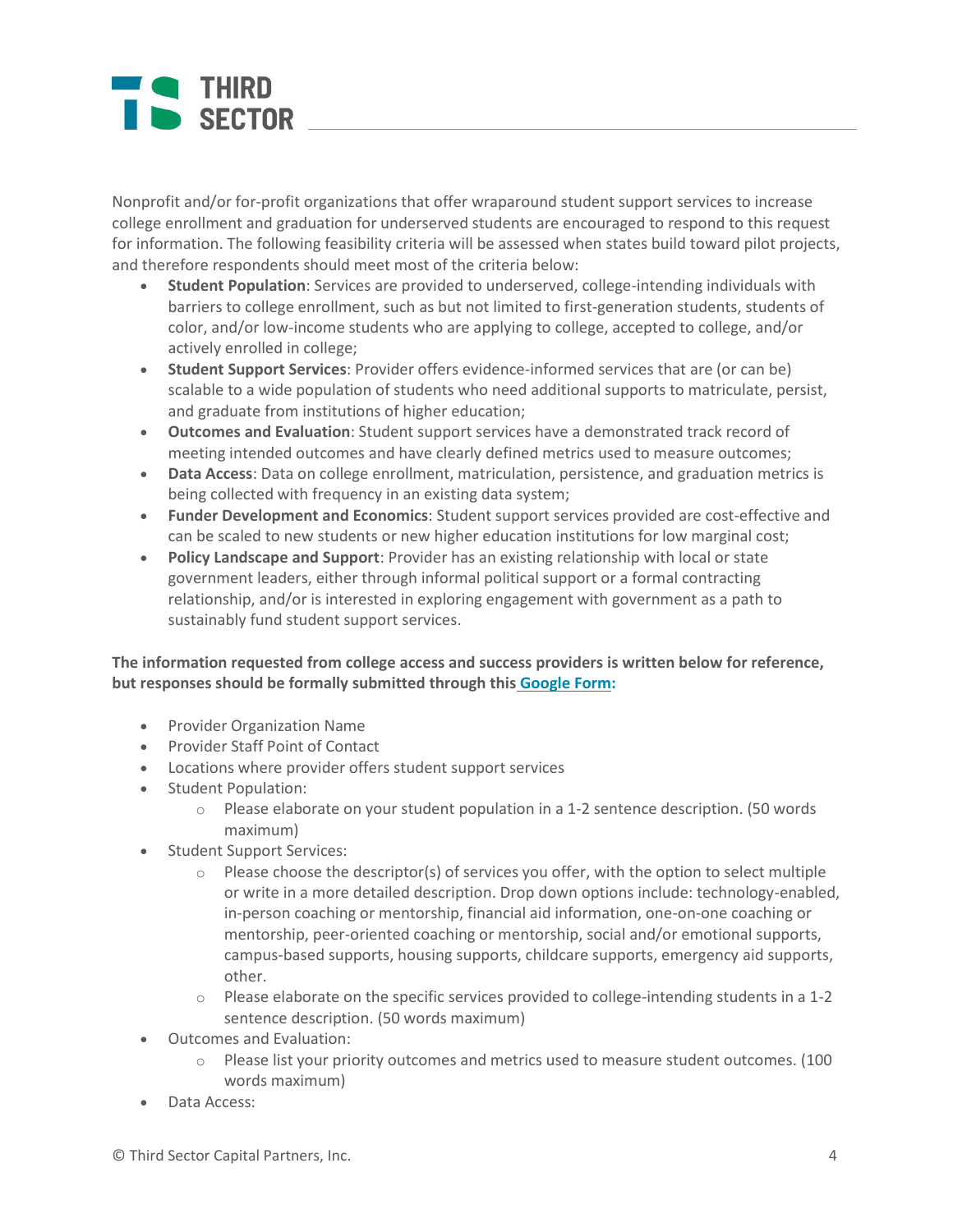

- o Please describe your existing data collection process and elaborate on how data is used to inform programmatic decisions. (200 words maximum)
- o Do you currently utilize higher education institution data? If so, what data sources? If not, what government data measures would you like to have access to that you currently cannot access? (200 words maximum)
- Funder Development and Economics:
	- $\circ$  What portion of your current funding, if any, is from a government source? Please describe the funding and what it enables your service to do. (200 words maximum)
	- $\circ$  If none of your current funding is from government, why are you interested in accessing government funding? (200 words maximum)
- Policy Landscape and Support:
	- $\circ$  Please describe your current engagement with government. What measures have you put in place to access additional, sustainable funding to support and scale your college access and success services? (100 words)
	- $\circ$  As we build this cohort, would your organization have capacity and interest to further engage with state stakeholders and continue providing input? (Y/N)

#### **How to Apply and Key Dates**

Details on the timeline to submit information to inform Third Sector's Pay for Success in Higher Education national cohort technical assistance opportunity are provided below. Third Sector asks that interested college access and success providers **complete the Request for Information (RFI) form by 5:00 p.m. EST on Friday, May 31, 2019.** Completing this RFI should take no longer than five hours to complete.

| Pay for Success in Higher Education: College Access and Success Provider Request for Information |                                                                                                                           |
|--------------------------------------------------------------------------------------------------|---------------------------------------------------------------------------------------------------------------------------|
|                                                                                                  |                                                                                                                           |
| April 25, 2019                                                                                   | Request for Information Description and Application Released                                                              |
| May 9, 2019 from 2:00-<br>3:00 p.m. EST                                                          | Informational Webinar for interested providers; recording will be posted within<br>a week of webinar date. Register here. |
|                                                                                                  |                                                                                                                           |
| May 31, 2019                                                                                     | Request for Information applications due by 5:00 p.m. EST<br>Use this Google form to submit your application.             |
| June 3-7, 2019                                                                                   | Full review of applications and follow up calls                                                                           |

Webinar registration, key dates information, and any possible amendment to this information will be posted on Third Sector's website at: <https://www.thirdsectorcap.org/education/higher-ed-cohort/>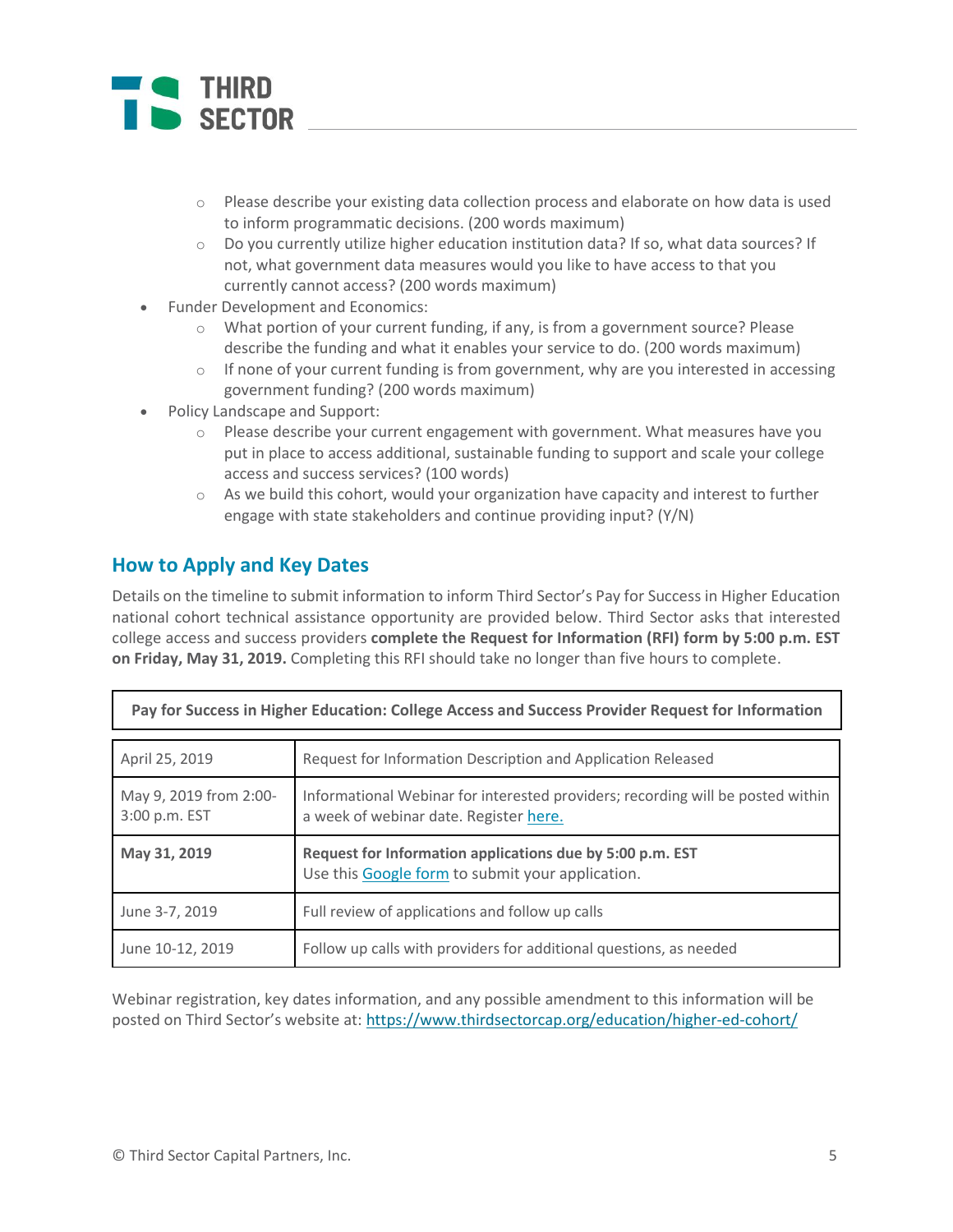

#### **About Third Sector**

Founded in 2011, Third Sector is a 501(c)3 organization that has worked with more than 40+ communities to deploy more than \$480 million of government resources toward outcomes. Our mission is to accelerate the transition to a more performance-driven social sector. We use public funding and data as levers to impact how governments, providers, and their partners work with and improve the lives of the people they serve. Our work has connected resources to results to address challenges such as multigenerational poverty, housing stability, child development and education, workforce and economic mobility, and physical and mental health. To learn more, visit our websit[e](http://www.thirdsectorcap.org/) [www.thirdsectorcap.org.](http://www.thirdsectorcap.org/)

The opportunity to leverage Pay for Success in higher education grew out of a prior Kresge-funded Third Sector project that initially focused on PFS feasibility for text-based student support services provided by uAspire, a nonprofit organization ensuring that all young people have the financial information and resources necessary to find an affordable path to and through college. Through this [feasibility](https://www.thirdsectorcap.org/promoting-student-success-using-pay-for-success-to-improve-student-attainment-in-higher-education/)  [assessment,](https://www.thirdsectorcap.org/promoting-student-success-using-pay-for-success-to-improve-student-attainment-in-higher-education/) the readiness of the higher education field for more innovative financing models was identified, especially given the growing evidence-base around promising student support services, the implementation of performance-based funding formulas, and the broadened interest in using innovative finance.

#### **About Pay for Success**

Pay for Success (PFS) is an innovative outcomes-oriented contracting model that drives government resources toward high-performing social programs (see visual below). PFS contracts track the effectiveness of programs over time to ensure that funding is directed toward programs that succeed in measurable improving the lives of people most in need.



#### **PAY FOR SUCCESS MECHANICS**

For more information, please visit[: https://www.thirdsectorcap.org/what-is-pay-for-success/](https://www.thirdsectorcap.org/what-is-pay-for-success/)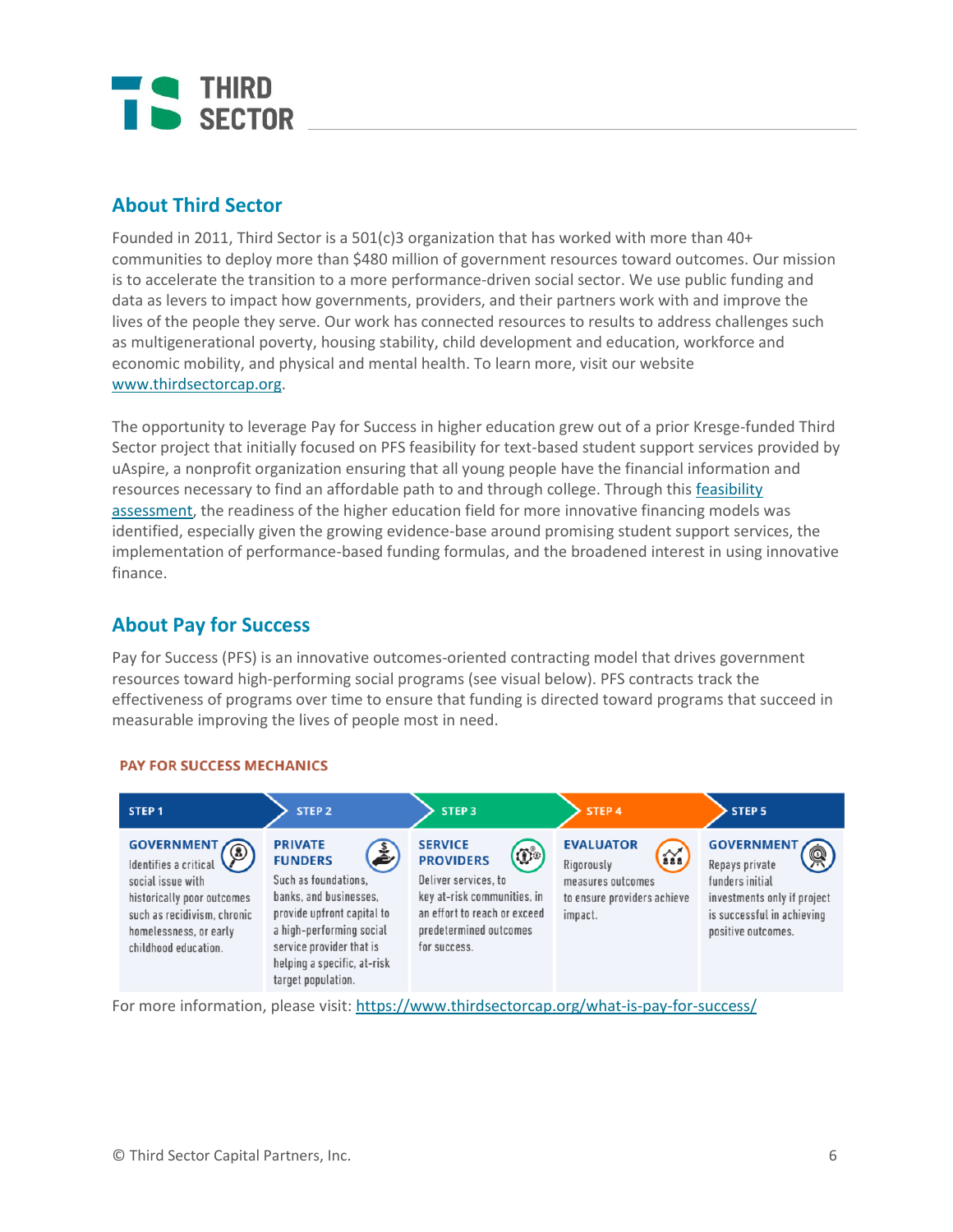

#### **About the FINISH Act**

Reintroduced by Senators Todd Young (R-IN), Michael Bennet (D-CO), and Tim Scott (R-SC), the FINISH Act aims to amend the Higher Education Act of 1965 to support innovative, evidence-based approaches that improve the effectiveness and efficiency of postsecondary education for all students, to allow pay for success initiatives, to provide additional evaluation authority, and for other purposes. The FINISH Act purposes include: "(1) increase access to postsecondary education opportunities for high-need students; (2) identify and support the most effective interventions to increase postsecondary degree attainment of high-need students; and (3) improve the efficiency of postsecondary education."

Results for America, a group that works with federal leaders to accelerate their use of evidence and data when making budget, policy, and management decisions, has said that,

> "there is a growing need for innovation in higher education. It has become increasingly evident that a single model for higher education does not fit the diversity of our nation's learners. Institutions receiving federal funding should have some regulatory flexibility to meet the needs of high-need students and ensure that those entering college have the support and resources needed to gain access to and complete higher education. By authorizing innovative, evidence-based grants funding, pay for outcomes projects, open educational resources, and evaluation authority, the FINISH Act will promote innovation and results in higher education."

The legislation would be very supportive of our cohort's work, and we could see a path where, if passed, projects under development from the cohort would be ripe to apply for this funding. Specific goals of this legislation include capabilities to:

- Leverage the power of evidence and innovation to improve outcomes in higher education, including the opportunity to expand access to higher education and help high-need students complete their degree;
- Create a tiered-evidence innovation fund that would test, replicate, and scale up successful approaches to improving access to and completion in higher education, including partnerships among states, service providers, K-12 institutions, and institutions of higher education; and
- Authorize up to 5 new Pay for Success pilot initiatives that will invest federal funds in proven solutions once they demonstrate results.

### **About the Pay for Success Opportunity for States and Systems of Higher Education**

Third Sector is offering six months of free technical assistance, funded by the Kresge Foundation, to state higher education departments and publicly funded higher education systems that are interested in implementing PFS to fund evidence-informed student access and success supports. Participation in the cohort will prepare higher education systems to launch PFS projects and potentially to apply for new